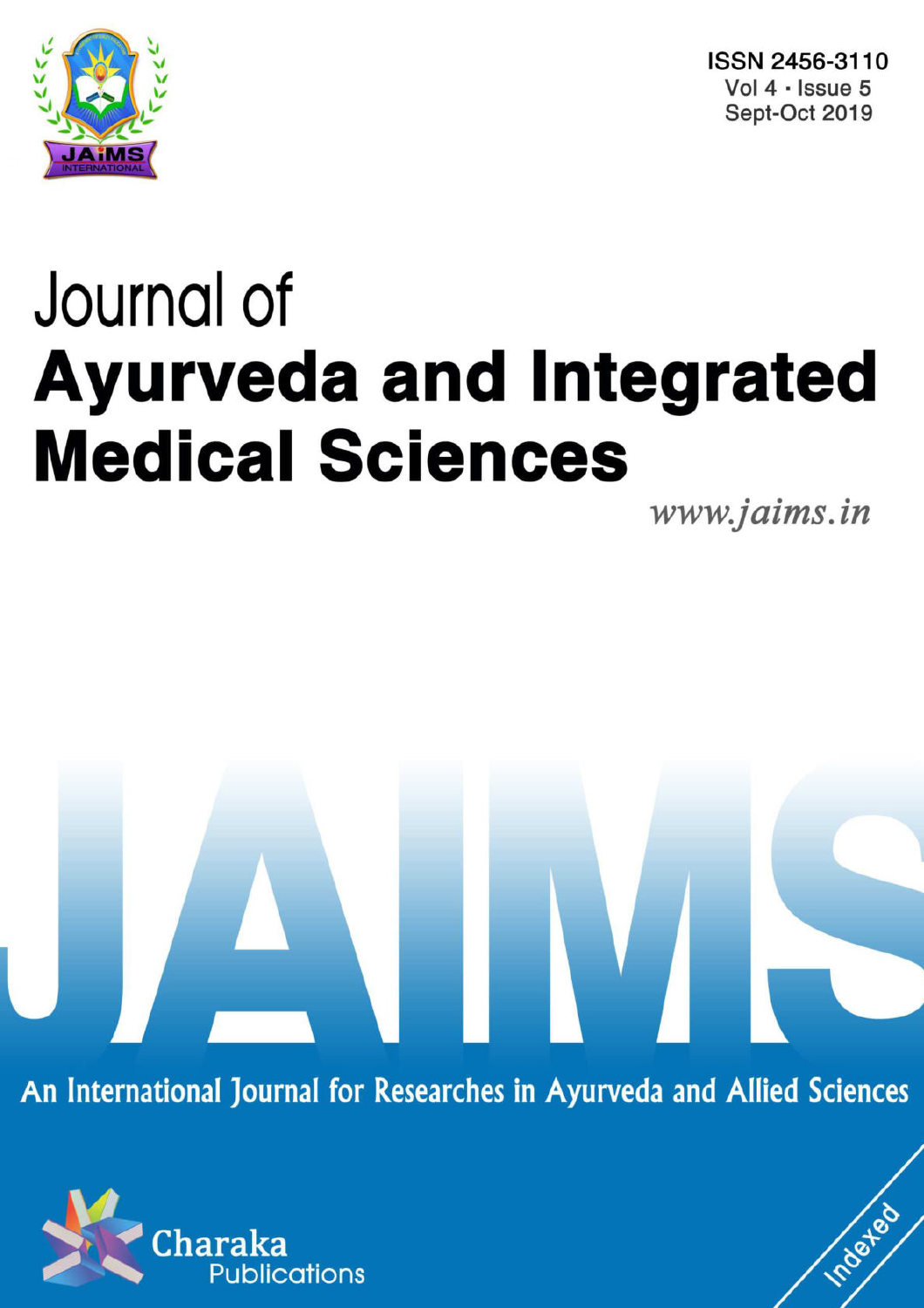

**ORIGINAL ARTICLE** Sept-Oct 2019

# **A comparative clinical study to evaluate the efficacy of** *Eranda Beeja Payasa* **and** *Lashuna Ksheera* **along with** *Matrabasti* **in the management of** *Gridhrasi* **w.s.r to Sciatica Syndrome**

# **Dr. Laxmi Lingaraddy**

*Post Graduate Scholar, Department of Kayachikitsa, BLDEA's AVS Ayurved Mahavidyalaya, Vijayapur, Karnataka, INDIA.* 

# A B S T R A C T

*Gridhrasi* is a *Rujapradhana Nanatmaja Vata Vyadhi,* intervening with the functional ability of low back and lower limbs. The aim of the study is to evaluate the efficacy of *Eranda Beeja Payasa* and *Lashuna Ksheera* along with *Matra Basti* in the management of *Gridhrasi* with special reference to Sciatica Syndrome. 60 patients of *Gridhrasi* were selected and randomly divided into two groups as Group A-30 patients and Group B-30 patients. Group A were subjected to *Matra Basti* with 60ml *Sahacharadi Tail*a for 7 days followed by *Eranda Payasa* 40ml orally BD for 30days. Group B were subjected to *Matra Basti* with 60ml *Sahacharadi taila* for 7 days followed by *Lashuna Ksheera* 40ml orally BD for 30days. Overall effect of treatment was assessed on the basis of statistical analysis is observed that efficacy of *Eranda Beeja Payasa* is comparatively more than *Lashuna Ksheera* in the management of sciatica. The patients have shown improvement in all the criteria of assessment of *Gridhrasi* in both the groups. Marked reduction is observed in the total severity of the illness in both the group with better effect in group A when compared to group B.

**Key words:** *Gridrasi, Sciatica, Vatavyadhi, Eranda Beeja Payasa, Lashuna Ksheera, Matrabasti.*

# **INTRODUCTION**

Our Ancient Acharyas had identified this problem long back and named it '*Gridhrasi*'. The word '*Gridhrasi*' itself suggests the gait of the patient which is similar to *Gridhra* (vulture) due to pain. All the Ayurvedic classics including those written in medieval period have described the aetiopathogenesis and symptomatology of *Gridhrasi* in concise form. Best part is the description narrated in these classics exactly coincides to the description of 'Sciatica'

| <b>Address for correspondence:</b> |  |
|------------------------------------|--|
| Dr. Laxmi Lingaraddy               |  |

Post Graduate Scholar, Department of Kayachikitsa, BLDEA's AVS Ayurved Mahavidyalaya, Vijayapur, Karnataka, INDIA. **E-mail:** laxmireddy008@gmail.com

| Submission Date: 12/09/2019 | Accepted Date: 21/10/2019 |
|-----------------------------|---------------------------|
|-----------------------------|---------------------------|

| <b>Access this article online</b> |                            |  |  |  |  |  |  |
|-----------------------------------|----------------------------|--|--|--|--|--|--|
| <b>Quick Response Code</b>        |                            |  |  |  |  |  |  |
|                                   | Website: www.jaims.in      |  |  |  |  |  |  |
|                                   | DOI: 10.21760/jaims.4.5.14 |  |  |  |  |  |  |

including the important diagnostic test SLR which is described as *'Sakthinikshepanigraha*' **[1]** by our *Acharyas*. The prime cause of *Gridhrasi* is the vitiated *Vata.* Hence it is included in *Vata Nanatmaja Vyadhi* Sometimes *Kapha* may be associated with vitiated *Vata* localization of the vitiated *Doshas* in *Gridhrasi* is described in a particular order in which pain starts from *Sphik a*nd then radiates to *Pada* along with *Stambha, Toda* etc. Despite of the technological and pharmacological advancement in modern system of medicine, the management of Sciatica is still a medical problem where no permanent medical treatment is available except some palliative measures. Chances of recurrence are high even after surgery which are expensive with their limitations. To fulfill the expectations from the Ayurvedic field and to find out more effective and safe therapy for *Gridhrasi* we have selected *Gridhrasi* for the research work. Ayurveda has description of various therapies for treatment of *Gridrasi, Chakradatta* has explained *Eranda Beeja Payasa***[2]** for *Gridhrasi Chikitsa* in *Vatavyadi Chikitsa Adhyaya* and *Charaka Samhita* has special formulation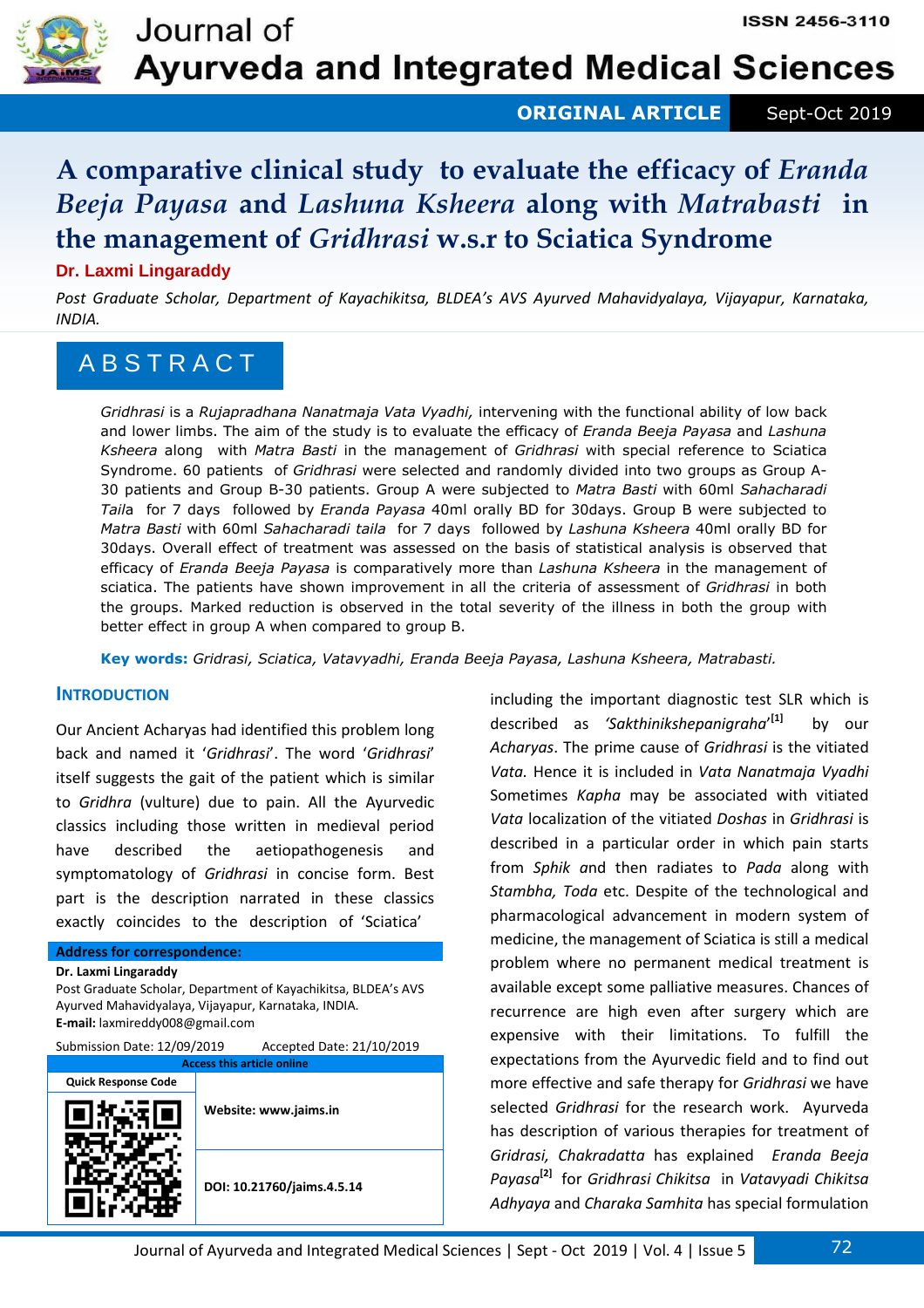*Lashuna Ksheera***[3]** for treatment of *Gridrasi* in context of *Gulma Chikitsa Adhyaya* and *Basti Ardhda Chikitsa* **[4]** according to *Charaka.* So here an effort is made to compare the efficacy of *Eranda Beeja Payasa* and *Lashuna Ksheera* along with *Matra Basti* with *Sahacharadi Taila.***[5]**

# **MATERIALS AND METHODS**

It is a comparative study done at BLDE'S AVS Ayurveda Mahavidyalaya Hospital and Research Centre, Vijayapur. In which 60 patients of *Gridhrasi*  were selected and randomly divided into two groups as Group A - 30 patients and Group B - 30 patients.

Group A was subjected to *Matra Basti* with 60ml *Sahacharadi Tail*a for 7 days and *Eranda Payasa* 40ml orally BD for 30days.

Group B was subjected to *Matra Basti* with 60ml *Sahacharadi Taila* for 7 days and *Lashuna Ksheera*  40ml orally BD for 30days. Total study duration was 37 days.

The signs and symptoms were scored on basis of standard parameters and analysed statistically by using student 't' test for subjective criteria. Patients were reviewed on  $38<sup>th</sup>$  day of treatment in both group. A detailed proforma was prepared for assessment of subjective and objective parameters by grading them. The data obtained was recorded statistically. Subjective criteria were 1. *Ruk,* 2. *Toda, 3. Stamba* and *4. Sputatha* in *Sphik, Kati, Uru, Janu, Jangha* and *Pada.* Objective parameters were 1. SLR test, 2. Muscle power and 3. walking time

Considering the relief of major symptoms, the subjects were divided into the following poor response <24%, moderate response 25%-49%

Good response 50%-74% and excellent response 75%- 100%.

**Preparation of** *Eranda Beeja Payas:* Remove the seeds of *Eranda* fruits and compound them, boil 25gms of this powder with 250ml of milk till it reduces to 40ml.

**Preparation of** *Lashuna Ksheera: 4 Palas* of dehusked *Lashuna* is boiled by adding 8 times of milk and water and reduced to the quantity of milk.

# **ISSN: 2456-3110 CONSERVERTIGE Sept-Oct 2019**

## **Inclusion Criteria**

- 1. Either sex and Age 20 -60 years
- 2. Patients with *Pratyatma Lakshanas* of *Gridrasi* and cardinal symptoms of sciatica.
- 3. Patient with IVDP, spondylosis, spondylolisthesis, lumbar canal stenosis.

### **Exclusion Criteria**

- 1. Patients with DM, CA-spine, caries -spine, pott's disease and pregnancy
- 2. Patients with history of RTA following direct injuries to spine, emergency surgical intervention.
- 3. Patients with bladder and bowel incontinence.

# **Assesment Criteria**

A detailed proforma was prepared for assessment of subjective and objective parameters by grading them. The data obtained was recorded statistically.

### **Subjective Criteria**

- *Ruk* in *Sphik, Kati,Uru, Janu, Jangha* and *Pada.*
- *Toda* in *Sphik, Kati,Uru, Janu, Jangha and Pada.*
- *Stamba* in *Sphik, Kati,Uru, Janu, Jangha and Pada.*
- *Suptata, Spandana* in *Sphik, Kati,Uru, Janu, Jangha and Pada.*

# **Objective Parameters**

- SLR test
- Muscle power
- Walking time

The improvement in the patients was assessed mainly on the basis of relief in the cardinal symptoms of the disease. To assess the effect of therapy objectively, all the sign and symptoms were given scoring pattern depending upon their severity as below:

### **Ruka (Pain)**

No pain  $-0$ 

# Occasional pain – 1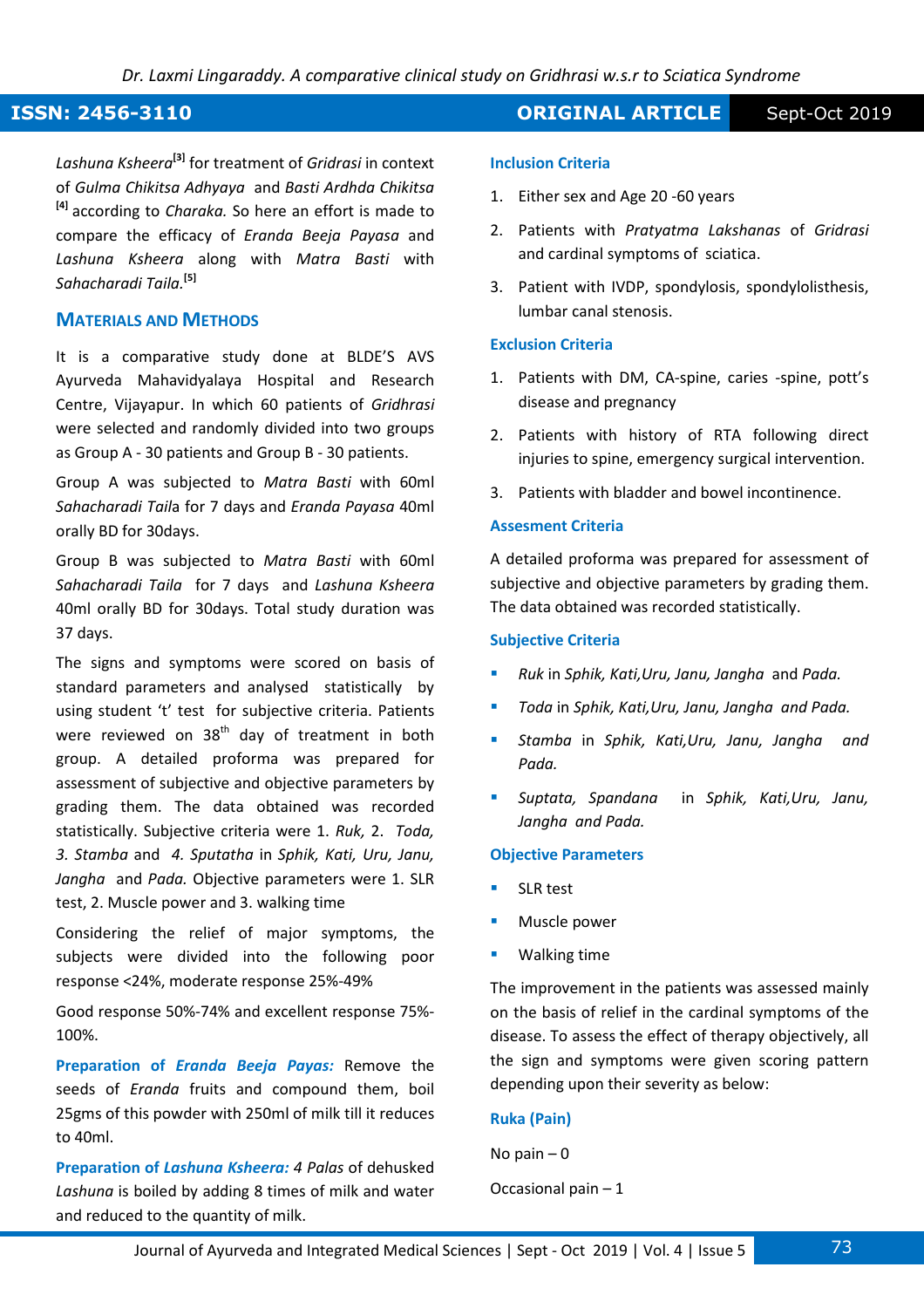*Dr. Laxmi Lingaraddy. A comparative clinical study on Gridhrasi w.s.r to Sciatica Syndrome*

# **ISSN: 2456-3110 CONSERVERTIGE Sept-Oct 2019**

Mild pain but no difficulty in walking  $-2$ Moderate pain and slight difficulty in walking  $-3$ Severe pain with sever difficulty in walking  $-4$ **Toda (Pricking Sensation)**  No pricking sensation  $-0$ Occasional pricking sensation  $-1$ Mild pricking sensation  $-2$ Moderate pricking sensation  $-3$ Severe pricking sensation - 4 **Stambha (Stiffness)**  No stiffness – 0 Sometimes for 5 – 10 minutes – 1 Daily for  $10 - 30$  minutes  $-2$ Daily for  $30 - 60$  minutes  $-3$ Daily more than 1 hour – 4 **Suptata (Numbness score)**  No numbness – 0 Occassional – 1 Mild but continuous – 2 Moderate – 3 Severe – 4 **Spandana (Twitching)**  No Twitching – 0 Sometimes for 5-10 minutes – 1 Daily for 10-30 minutes – 2 Daily for 30-60 minutes  $-3$ No contractions present  $-0$ 

Daily more than 1 hour – 4

# **Muscle power**

System of grading recommended for the patient of peripheral nerve injuries by committee of medical research council has given following valuation.

Flicker of movement which can be seen and felt  $-1$ Muscle contraction with gravity eliminated -2 Muscle contraction against gravity -3 Muscle contraction against gravity and resistance -4 Normal muscle contraction -5 **Walking time**  For this purpose patient was asked to walk 20 feet distance in a Straight way in full speed and time taken was recorded by the help of a stopwatch in seconds. Able to walk 20 ft within 15 sec  $-0$ Able to walk 20 ft within 15 -25sec - 1 Able to walk 20 ft within 25 -35sec- 2 Able to walk 20 ft within 35 -45 sec - 3 Able to walk 20 ft in >40 sec - 4

# **S.L.R. Test**

More than 90 degree  $-0$ 

 $71 - 90$  degrees  $-1$ 

 $51 - 70$  degrees  $-2$ 

 $31 - 50$  degrees  $-3$ 

Up to 30 degree – 4

## **Total effect of therapy**

Considering the relief of major symptoms, the subjects were divided into the following the total efficacy of each therapy.

| <b>Class</b> | <b>Grading</b>            |
|--------------|---------------------------|
| < 24%        | Poor Response             |
| 25-49%       | Moderate Response         |
| 50-74%       | Good Response             |
| 75-100%      | <b>Excellent Response</b> |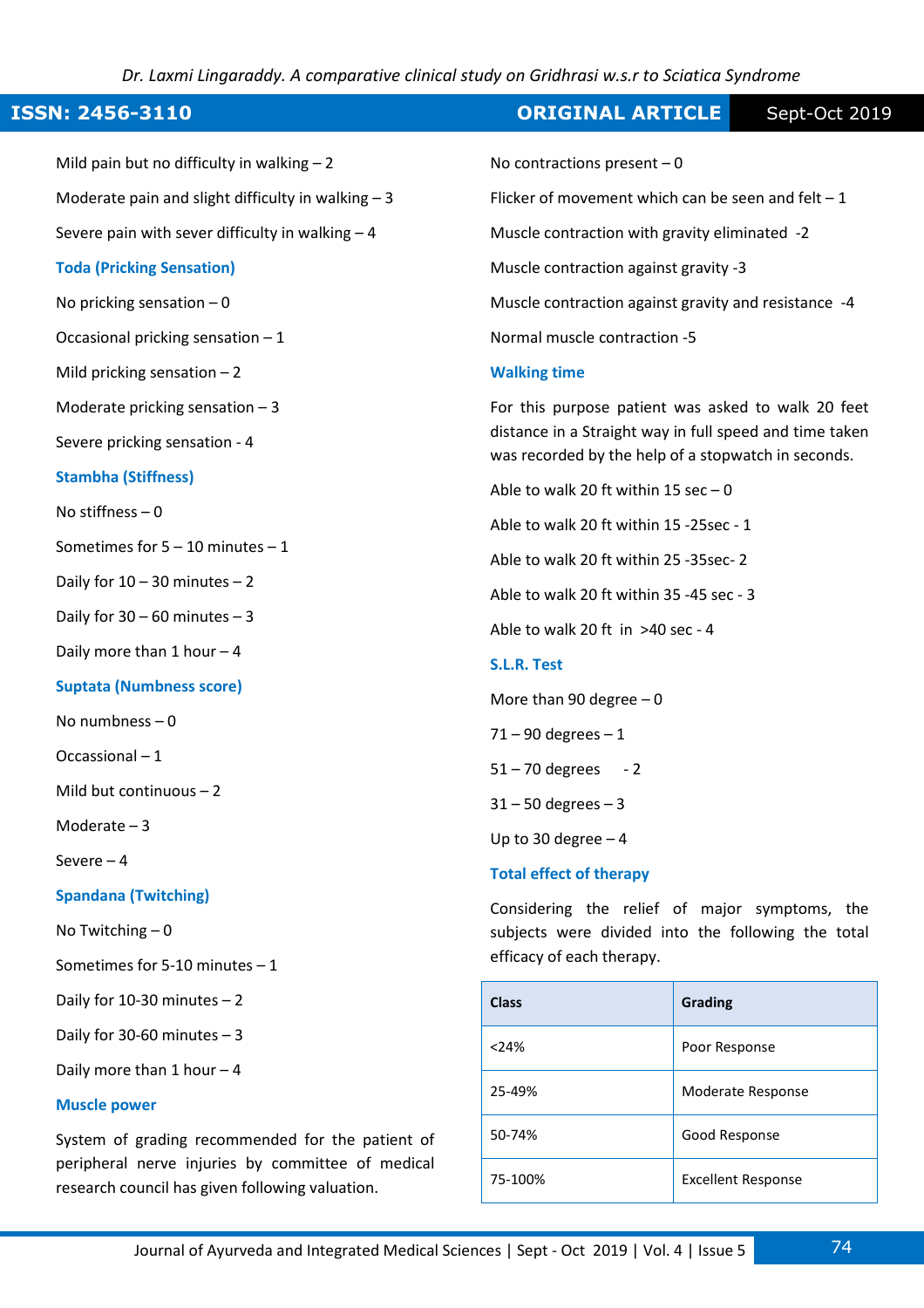# **ISSN: 2456-3110 CONSERVERTIGE Sept-Oct 2019**

# **OBSERVATION AND RESULTS**

# **Table 1: Comparisons between Groups A and B in**  *Ruk*

| <b>Observati</b><br>ons<br><b>Recorded</b> |            |        | <b>Descriptive statistics</b> |           | <b>Test Statistics</b>                    |                |             |  |
|--------------------------------------------|------------|--------|-------------------------------|-----------|-------------------------------------------|----------------|-------------|--|
|                                            | Grou<br>p  | N      | <b>Mean</b>                   | Ŧ<br>S.D. | <b>Mann</b><br>whitn<br>- U<br>ey<br>test | P<br>val<br>ue | Rema<br>rks |  |
| After<br>treatmen<br>t                     | Grou<br>рA | 3<br>0 | 2.07<br>(2.0)                 | 0.6<br>4  | 333.0<br>0                                | 0.0<br>38      | НS          |  |
|                                            | Grou<br>рB | 3<br>0 | 2.4<br>(2.0)                  | 0.4<br>98 |                                           |                |             |  |
| Follow up                                  | Grou<br>рA | 3<br>0 | 1.37<br>(1.0)                 | 0.7<br>2  | 420.0<br>0                                | 0.6<br>23      | <b>NS</b>   |  |
|                                            | Grou<br>рB | 3<br>0 | 1.47<br>(1.0)                 | 0.6<br>3  |                                           |                |             |  |
| NC. Non cianificant                        |            |        |                               |           |                                           |                |             |  |

NS: Non significant

# **Table 2: Comparisons between Groups A and B in**  *Toda*

| <b>Observat</b>         | <b>Descriptive statistics</b> |        |                |           | <b>Test Statistics</b>               |                |             |  |
|-------------------------|-------------------------------|--------|----------------|-----------|--------------------------------------|----------------|-------------|--|
| ions<br><b>Recorded</b> | Grou<br>p                     | N      | Mean           | Ŧ<br>S.D. | <b>Mann</b><br>whitn<br>ey U<br>test | P<br>val<br>ue | Rema<br>rks |  |
| After<br>treatmen       | Grou<br>p A                   | 3<br>0 | 1.758<br>(2.0) | 0.5<br>77 | 351.0<br>0                           | 0.1<br>10      | <b>NS</b>   |  |
| t                       | Grou<br>рB                    | 3<br>0 | 1.97<br>(2.0)  | 0.8<br>5  |                                      |                |             |  |
| Follow up               | Grou<br>рA                    | 3<br>0 | 1.137<br>(1.0) | 0.5<br>16 | 405.0<br>0                           | 0.5<br>86      | <b>NS</b>   |  |
|                         | Grou<br>рB                    | 3<br>0 | 1.233<br>(1.0) | 0.6<br>78 |                                      |                |             |  |

IS: Insignificant

# **Table 3: Comparisons between Groups A and B in**  *Stambha*

| <b>Observat</b><br>ions<br><b>Recorded</b> | <b>Descriptive statistics</b> |        |               |           | <b>Test Statistics</b>               |                |             |
|--------------------------------------------|-------------------------------|--------|---------------|-----------|--------------------------------------|----------------|-------------|
|                                            | Grou<br>р                     | N      | Mean          | 土<br>S.D. | <b>Mann</b><br>whitn<br>ey U<br>test | P<br>val<br>ue | Rema<br>rks |
| After<br>treatmen                          | Grou<br>рA                    | 3<br>0 | 1.83<br>(2.0) | 0.5<br>92 | 420.0<br>0                           | 0.5<br>90      | <b>NS</b>   |

| t                   | Grou<br>рB | 3<br>0 | 1.63<br>(2.0)  | 0.9<br>27 |            |           |    |  |
|---------------------|------------|--------|----------------|-----------|------------|-----------|----|--|
| Follow up           | Grou<br>рA | 3<br>0 | 1.037<br>(1.0) | 0.6<br>68 | 375.0<br>0 | 0.2<br>14 | NS |  |
|                     | Grou<br>рB | 3<br>0 | 0.833<br>(1.0) | 0.7<br>91 |            |           |    |  |
| NS: Non significant |            |        |                |           |            |           |    |  |

**Table 4: Comparisons between Groups A and B in** 

*Suptatha*

| <b>Observat</b>         |               |        | <b>Descriptive statistics</b> |           | <b>Test Statistics</b>               |                |             |  |
|-------------------------|---------------|--------|-------------------------------|-----------|--------------------------------------|----------------|-------------|--|
| ions<br><b>Recorded</b> | Grou<br>р     | N      | <b>Mean</b>                   | Ŧ<br>S.D. | <b>Mann</b><br>whitn<br>ey U<br>test | P<br>val<br>ue | Rema<br>rks |  |
| After<br>treatmen<br>t  | Grou<br>рA    | 3<br>0 | 1.483<br>(1.0)                | 0.7<br>85 | 379.0<br>0                           | 0.3<br>58      | NS          |  |
|                         | Grou<br>рB    | 3<br>0 | 1.6<br>(2.0)                  | 0.8<br>14 |                                      |                |             |  |
| Follow up               | Grou<br>рA    | 3<br>0 | 0.896<br>(1.0)                | 0.6<br>18 | 364.5<br>00                          | 0.2<br>21      | NS          |  |
|                         | Grou<br>рB    | 3<br>0 | 0.7<br>(1.0)                  | 0.5<br>96 |                                      |                |             |  |
|                         | $\sim$ $\sim$ |        |                               |           |                                      |                |             |  |

NS: Non significant

# **Table 5: Comparisons between Groups A and B in Active SLR Left Leg**

| <b>Descriptive statistics</b> |                      |                |           | <b>Test Statistics</b>               |                |             |
|-------------------------------|----------------------|----------------|-----------|--------------------------------------|----------------|-------------|
| Grou<br>p                     | N                    | <b>Mean</b>    | Ŧ<br>S.D. | <b>Mann</b><br>whitn<br>ey U<br>test | P<br>val<br>ue | Rema<br>rks |
| Grou<br>рA                    | 3<br>0               | 0.967<br>(.5)  | 1.0<br>33 | 400.5<br>00                          | 0.4<br>20      | <b>NS</b>   |
| Grou<br>p B                   | 3<br>0               | 1.275<br>(2.0) | 1.2<br>51 |                                      |                |             |
| Grou<br>рA                    | 3<br>0               | 0.7<br>(0.0)   | 0.8<br>37 | 409.5<br>00                          | 0.5<br>15      | <b>NS</b>   |
| Grou<br>рB                    | 3<br>0               | 0.931<br>(1.0) | 1.0<br>33 |                                      |                |             |
|                               | MC: Monicanification |                |           |                                      |                |             |

NS: Non significant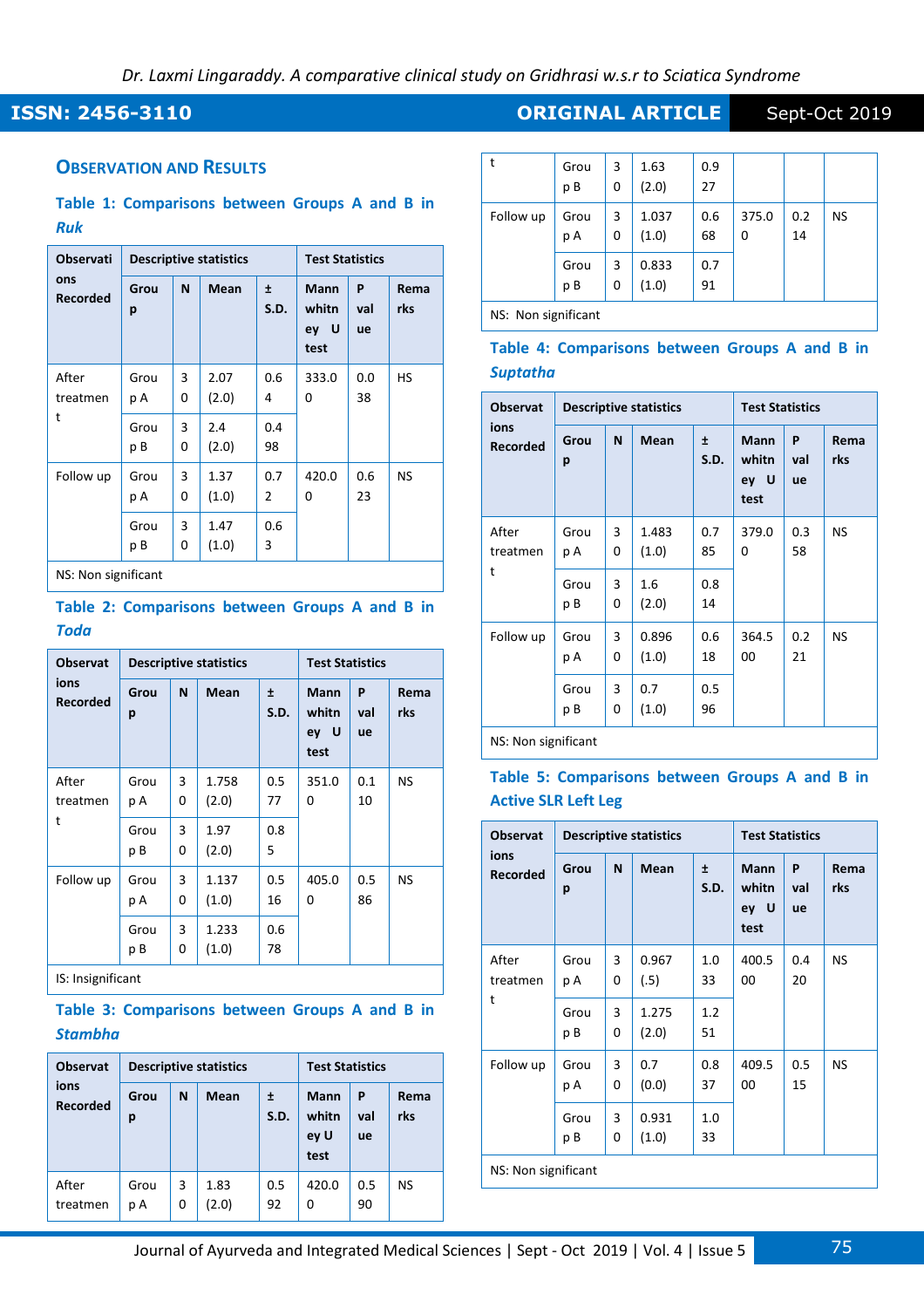# **ISSN: 2456-3110 CONSERVERTIGE Sept-Oct 2019**

# **Table 6: Comparisons between Groups A and B in Active SLR Right Leg**

| Assessm                                                 |            |        | <b>Descriptive statistics</b> | <b>Test Statistics</b> |                                      |                |             |  |
|---------------------------------------------------------|------------|--------|-------------------------------|------------------------|--------------------------------------|----------------|-------------|--|
| ent<br><b>Observat</b><br>ions<br><b>Recorded</b><br>on | Grou<br>p  | N      | Mean                          | Ŧ<br>S.D.              | <b>Mann</b><br>whitn<br>ey U<br>test | P<br>val<br>ue | Rema<br>rks |  |
| After<br>treatmen<br>t                                  | Grou<br>рA | 3<br>0 | 1.967<br>(2.0)                | 0.8<br>09              | 445.5<br>0                           | 0.9<br>43      | NS          |  |
|                                                         | Grou<br>рB | 3<br>0 | 1.965<br>(2.0)                | 0.9<br>44              |                                      |                |             |  |
| Follow up                                               | Grou<br>рA | 3<br>0 | 1.433<br>(1.5)                | 0.7<br>28              | 422.5<br>0                           | 0.6<br>62      | <b>NS</b>   |  |
|                                                         | Grou<br>рB | 3<br>0 | 1.41<br>(1.0)                 | 0.9<br>46              |                                      |                |             |  |
| IS: Insignificant                                       |            |        |                               |                        |                                      |                |             |  |

# **Table 7: Comparisons between Groups A and B in Muscle Power**

| Assessm<br>ent<br><b>Observat</b><br>ions<br><b>Recorded</b><br>on |            |        | <b>Descriptive statistics</b> |            | <b>Test Statistics</b>               |                |             |
|--------------------------------------------------------------------|------------|--------|-------------------------------|------------|--------------------------------------|----------------|-------------|
|                                                                    | Grou<br>p  | N      | <b>Mean</b>                   | Ŧ<br>S.D.  | <b>Mann</b><br>whitn<br>ey U<br>test | P<br>val<br>ue | Rema<br>rks |
| After<br>treatmen<br>t                                             | Grou<br>рA | 3<br>0 | 4.53<br>(5.0)                 | 0.68<br>1  | 331.0                                | 0.0            | HS          |
|                                                                    | Grou<br>рB | 3<br>0 | 4.87<br>(5.0)                 | 0.43<br>42 | 0                                    | 17             |             |
| Follow up                                                          | Grou<br>рA | 3<br>0 | 4.57<br>(5.0)                 | 0.62<br>6  | 332.5<br>00                          | 0.0<br>18      | HS          |
|                                                                    | Grou<br>рB | 3<br>0 | 4.87<br>(5.0)                 | 0.43<br>42 |                                      |                |             |
|                                                                    |            |        |                               |            |                                      |                |             |

HS: Highly significant

# **Table 8: Comparisons between Groups A and B in Walking Time**

| <b>Assessme</b><br>nt<br><b>Observati</b><br>ons<br><b>Recorded</b><br>on | <b>Descriptive statistics</b> |        |              |           | <b>Test Statistics</b>               |                |             |
|---------------------------------------------------------------------------|-------------------------------|--------|--------------|-----------|--------------------------------------|----------------|-------------|
|                                                                           | Grou<br>р                     | N      | <b>Mean</b>  | Ŧ<br>S.D. | <b>Mann</b><br>whitn<br>ey U<br>test | P<br>val<br>ue | Rema<br>rks |
| After<br>treatmen                                                         | Grou<br>рA                    | 3<br>0 | 1.5<br>(0.0) | 1.7<br>76 | 362.0                                | 0.1            | NS          |

| t         | Grou<br>p B | 3<br>0 | 0.8(0)        | 1.5<br>4  | 0           | 38        |           |
|-----------|-------------|--------|---------------|-----------|-------------|-----------|-----------|
| Follow up | Grou<br>p A | 3<br>0 | 1.47<br>(5.0) | 1.7<br>56 | 363.5<br>00 | 0.1<br>43 | <b>NS</b> |
|           | Grou<br>p B | 3<br>0 | 0.8(0)        | 51.<br>54 |             |           |           |

NS: Not significant.

# **Overall effect of treatment**

| <b>Respons</b><br>e | Relief of<br>Symptom<br>S | <b>Group A</b>    |          | Group<br>B        |          | Tota<br>ı      | <b>Total</b><br>percentag<br>e |
|---------------------|---------------------------|-------------------|----------|-------------------|----------|----------------|--------------------------------|
|                     |                           | N                 | %        | N                 | %        | N              | %                              |
| Excellent           | 75-100%                   | 0                 | $\Omega$ | 0                 | $\Omega$ | $\Omega$       | $\mathbf 0$                    |
| Good                | 50-74%                    | 1<br>9            | 63.<br>4 | $\mathbf{1}$<br>8 | 60       | 37             | 61.7                           |
| Moderat<br>e        | 25-49%                    | $\mathbf{1}$<br>0 | 33.<br>3 | 1<br>1            | 36<br>.7 | 21             | 35                             |
| Poor                | < 24%                     | $\mathbf{1}$      | 3.3      | 1                 | 3.<br>3  | $\overline{2}$ | 3.3                            |

The overall effect of *Erandabeeja Payasa* in Group A had good response in 19 (63.4%) patients, moderate response in 10(33.3%) patients and poor response in 1 (3.3%) patient.

The overall effect of *Lashuna Ksheera* in Group B had good response in 18 (60%) patients, moderate response in 11 (36.7%) patients and poor response in 1 (3.3%) patients.

# **DISCUSSION**

*Eranda Beeja Payasa***:** This *Eranda Beeja Payasa* cures *Gridrasi. Madhura, Katu, Kashaya Rasa, Snigda* and *Teekshna Guna*, *Usna Veerya*, *Shothahara* like properties of *Eranda* collectively helps to mitigate *Vata* and *Kapha Doshas*. According to *Charaka Samhita* it is *Bhedaniya, Angamarda Prashamana, Svedopaga*. As *Bhedaniya* it acts by the property of purgation i.e. *Nitya Virechana, Vatanulomana* does *Vikrutavata* get relieved from *Katipradesha* thus helps to get rid of *Gridrasi Vata.*

By *Angamarda Prashamana Guna Eranda* relieves radiating pain in the limbs.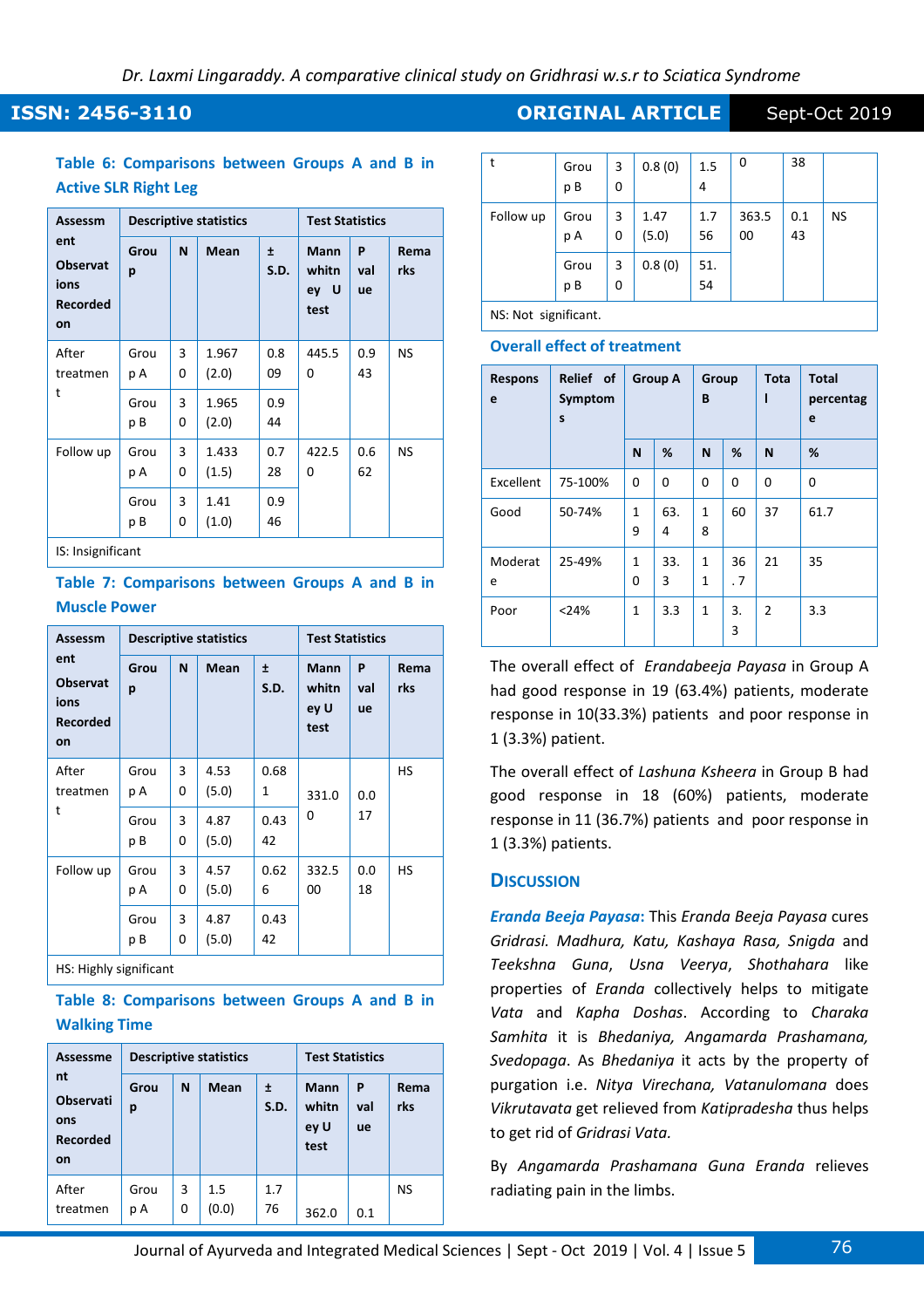*Dr. Laxmi Lingaraddy. A comparative clinical study on Gridhrasi w.s.r to Sciatica Syndrome*

# **ISSN: 2456-3110 CRIGINAL ARTICLE** Sept-Oct 2019

By *Swedopaga* property and *Sukshma Sara Guna*  relieves *Srotoavaroda* of *Vatavaha Srotas.* 

According to *Sushruta Samhita* it is *Adhobagahara, Vata Sanshamana*

By *Adhobagahara* property *Eranda* does *Virechana*  and *Vatanulomana* thus reliveing symptoms of *Gridrasi Vata.* 

Major chemical constituents of *Eranda* (*ricinus communis*) **[6]** called ricinine, glyseroids, rcinolic acids have purgative actions. Researches have been already conducted to evaluate the anti inflammatory potential of *ricinus communis* and results showed the anti inflammatory activity in wistar rats.

Combined effect of *Eranda* and *Ksheera* as *Eranda Payasa* gives better results in sciatica.

*Mrudu Virechana* is mentioned in the line of treatment of *Vata Vyadhi* in general. Pain is produced mainly by *Vata Prakopa* which can be pacified by *Nitya Virechana.*

So *Nitya Virechana* acts as *Vatanulomana* and relaxes the spinal muscles controlling *Apana Vayu. Asthi* and *Sandhi* is being site of *Vata* and *Nitya Virechana* purifies the *Purishdara Kala*. As *Pakwashaya* is the main site of *Vata* and *Virechana* helps for *Vatashamana,* if we consider constipation as attributing factor for *Gridrasi Eranda* helps to relieve the *Vikrut Vayu* by *Nitya Virechana* which is obstructed by *Apana Vayu.*

*Eranda Beeja Payasa* has *Vata Kaphari, Amashodhana, Srotovishodana, Shothahara, Angamarda Prashamana,* so recommended in *Gridrasi.*

*Lashuna Ksheera:* Garlic improves circulation and cardiovascular health to get more blood flow where it needs to go. It strengthens the immune system and reduces the inflammation. The potent properties of calcium, protein and vitamin B-12 **[7]** from milk gives relief from sciatica pain researches have proved. *Madhura* and *Lavana Rasa, Snigda* and *Guru Guna, Ushnavirya, Katu Vipaka, Vatakaphaha* and *Rasayana Karma* collectively mitigate *Vikruta Apana Vayu* in the *Pakvashaya* which is *Mula Sthana* of *Vata* and helps to relieve *Gridrasi Vata. Lashuna* by its qualities and processing techniques has been proved to be best *Naimittika Rasayana.* It depends on *Yukti* of *Bhishak t*o administer in different forms especially *Lashuna Ksheera* form and ultimately bring out its rejuvenation action.

*Lashuna* has been rightly mentioned as *Amrita* by *Acharya Kashyapa* as it has got multi-dimensional positive therapeutic effects over the health. Basically *Lashuna* is known for its *Ushna* and *Teekshna* qualities which combats *Ama a*nd enhances *Agni.* It does *Srotoshodana* by removing deep seated *Ama* ensuring the anti oxidant properties and anti auto immune properties. It is the drug with typical *Pancha Mahabhuta* constitution which opens many therapeutic avenues in the treatment. It contains *Snigdha* and *Guru Guna* in combination with *Teekshna*  and *Ushna Guna* which is very typical. This help to provide *Vatahara* action. *Madhura Rasa* and *Madhura Vipaka* helps in inducing strength and promotive effects and contribute to nutritive and promoting activity by yielding *Rasayana* property. As we know in *Rasayana* there will be subsequent nourishment of all *Dhatus.* Garlic extracts have been shown to exert anti inflammatory effects, one study indicated that thiacre monone, a sulphur compound isolated from garlic inhibits neuro-inflammation.

# **CONCLUSION**

A marked reduction is observed in the total severity of the illness in both the groups with better effect in group A when compared to group B. Observing the clinical efficacy of *Eranda Beeja Payasa* and *Lashuna Ksheera* along with *Matra Basti.*None of the patients developed any untoward symptoms during the course which indicates the safety of both the procedures. Only 4 patients with *Pitta Prakruti* had the gastritis complaints in summer for *Lashuna Ksheera* after 10 days of *Pana*. Only 2 patients had loose stools and abdomen pain after 3 days of *Eranda Beeja Payasa Pana.* Elderly patients with *Vataja Gridrasi* symptoms and *Dhatu Kshayajanya Gridrasi* responded very well for *Eranda Beeja Payasa* and showed relief of